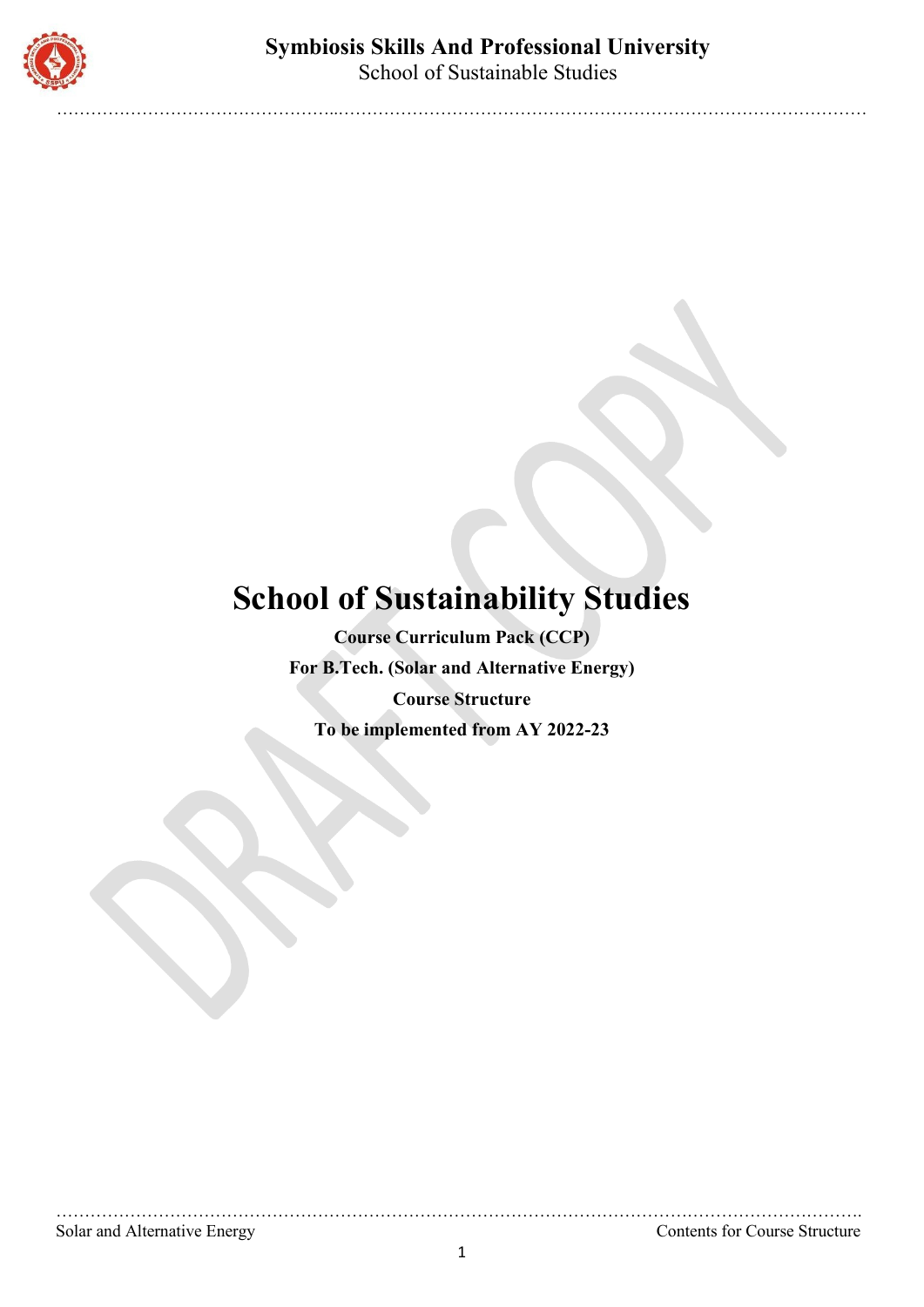

School of Sustainable Studies

#### …………………………………………..………………………………………………………………………………… **Course Curriculum Pack**

#### **First Year: Semester I**

| Sr.                     | Course |                                                                                                 |              | <b>Hours Per Week</b> |                | <b>Credits</b>          |                         |                        |
|-------------------------|--------|-------------------------------------------------------------------------------------------------|--------------|-----------------------|----------------|-------------------------|-------------------------|------------------------|
| No.                     | Code   | <b>Subject</b>                                                                                  | L            | T                     | P              | S                       | <b>Total</b>            | (Academic<br>Teaching) |
| 1                       |        | <b>Applied Mathematics-I</b>                                                                    | 1            | 1                     | 1              | 1                       | 4                       | 4                      |
| $\overline{2}$          |        | <b>Applied Physics</b>                                                                          | 2            | $\bf{0}$              |                | $\mathbf{1}$            | 4                       | 4                      |
| $\overline{\mathbf{3}}$ |        | <b>Engineering Drawing</b>                                                                      | $\bf{0}$     | $\boldsymbol{0}$      |                | $\overline{\mathbf{3}}$ | 4                       | 4                      |
|                         |        | Basic drawing to continue, introduce design of<br>solar & wind power plant in upcoming semester |              |                       |                |                         |                         |                        |
| 4                       |        | Basics of Electrical Engineering                                                                | 1            | $\bf{0}$              | $\blacksquare$ | 1                       | 3                       | 3                      |
| 5                       |        | Renewable Energy System-I                                                                       | 1            | $\mathbf{1}$          | 1              | 1                       | $\overline{4}$          | 4                      |
| 6                       |        | Environmental Studies/                                                                          | $\mathbf{2}$ | $\bf{0}$              | $\bf{0}$       | 1                       | $\overline{\mathbf{3}}$ | 3                      |
|                         |        | Focussed on climate,                                                                            |              |                       |                |                         |                         |                        |
| 7                       |        | <b>IDSC-Communication Skill-I</b>                                                               | $\mathbf{0}$ | $\bf{0}$              | $\bf{0}$       | $\overline{\mathbf{3}}$ | $\overline{\mathbf{3}}$ | 3                      |
|                         |        | Total                                                                                           |              |                       |                |                         |                         | 25                     |
|                         |        | <b>Total Duration of Teaching</b>                                                               |              |                       |                |                         |                         |                        |
|                         |        |                                                                                                 |              |                       |                |                         |                         |                        |

**Six Subjects to be included for each semester** 

**Solar Energy Resource Instruments**

**Lab+ Field Oriented Project** 

**Physics Lab**

**Solar Energy & Wind Energy, Biomass** 

**Geothermal, Tidal,**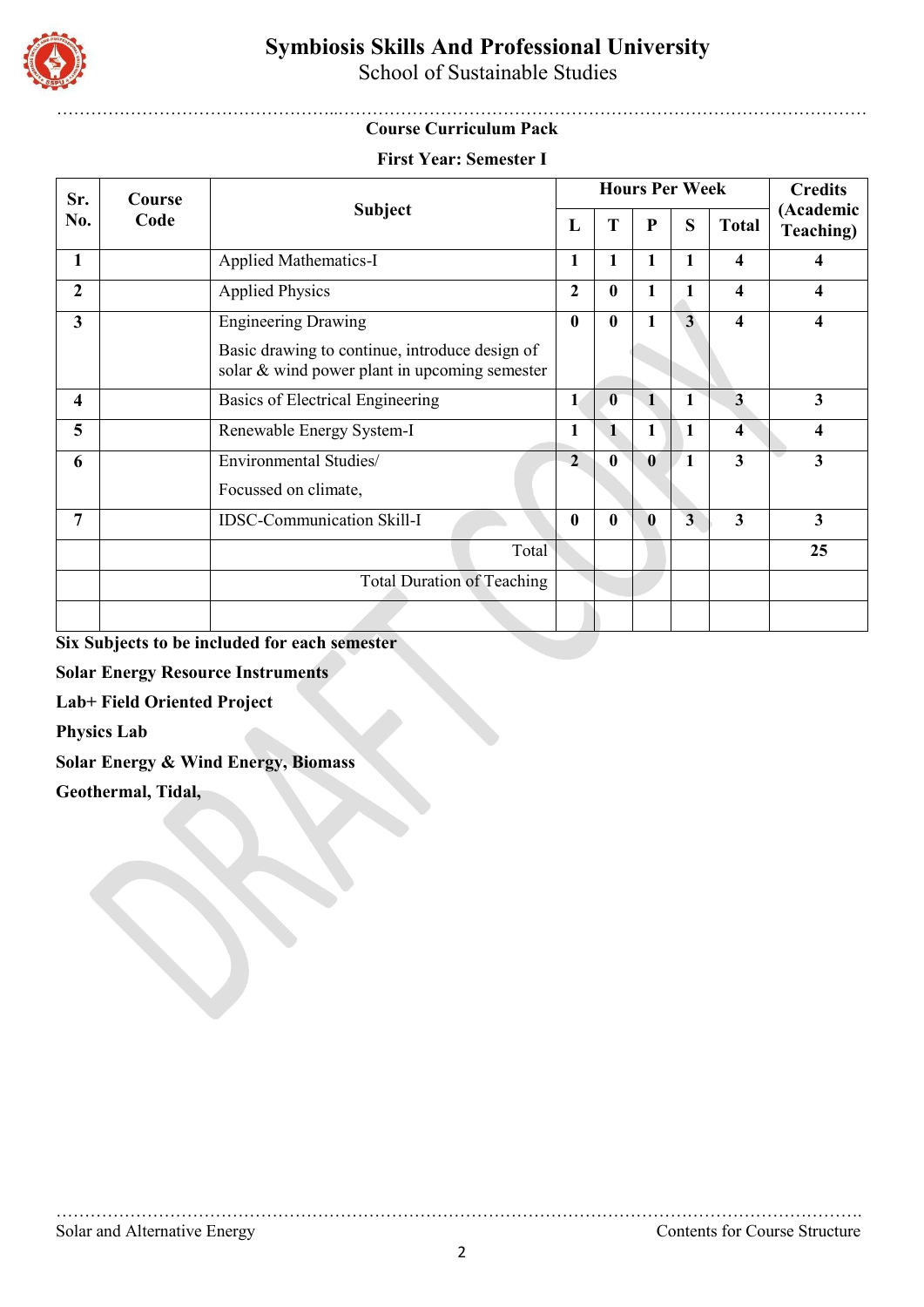

School of Sustainable Studies

#### …………………………………………..………………………………………………………………………………… **First Year: Semester II**

| Sr.                     | Course |                                                                                                      | <b>Hours Per Week</b> |              |                         |                         |                         | <b>Credits</b>          |
|-------------------------|--------|------------------------------------------------------------------------------------------------------|-----------------------|--------------|-------------------------|-------------------------|-------------------------|-------------------------|
| No.                     | Code   | <b>Subject</b>                                                                                       | L                     | T            | ${\bf P}$               | S                       | <b>Total</b>            | (Academic<br>Teaching)  |
| $\mathbf{1}$            |        | <b>Applied Mathematics-II</b>                                                                        | $\mathbf{1}$          | $\mathbf{1}$ | $\mathbf{1}$            | $\overline{1}$          | $\overline{\mathbf{4}}$ | 4                       |
|                         |        | Basics of Mechanical Engineering                                                                     |                       |              |                         |                         |                         |                         |
|                         |        | Applied Thermodynamics                                                                               |                       |              |                         |                         |                         |                         |
|                         |        | Plumbing and other                                                                                   |                       |              |                         |                         |                         |                         |
| $\overline{2}$          |        | <b>Applied Chemistry</b>                                                                             | $\overline{2}$        | $\bf{0}$     | $\mathbf{1}$            | $\mathbf{1}$            | $\overline{\mathbf{4}}$ | $\overline{\mathbf{4}}$ |
| 3                       |        | Basics of Electronics Engineering                                                                    | $\mathbf{1}$          | $\mathbf{0}$ | $\mathbf{1}$            | $\mathbf{1}$            | $\overline{3}$          | $\overline{\mathbf{3}}$ |
|                         |        | Electronics Circuits for Renewable Energy<br>System                                                  |                       |              |                         |                         |                         |                         |
| $\overline{\mathbf{4}}$ |        | Environmental Impact of Energy System                                                                | $\mathbf{1}$          | $\mathbf{1}$ | $\mathbf{1}$            | $\sqrt{1}$              | $\overline{\mathbf{4}}$ | $\overline{\mathbf{4}}$ |
| 5                       |        | <b>Computer Programming</b>                                                                          | $\mathbf{1}$          | $\mathbf{0}$ | $\overline{\mathbf{1}}$ | $\mathbf{1}$            | $\overline{3}$          | 3                       |
|                         |        | Introduction to Solar Simulation Software<br>(PVSOL), Computer applications, in upcoming<br>semester |                       |              |                         |                         |                         |                         |
| 6                       |        | Solar Energy I: Energy Conversion & Energy<br>Storage                                                | $\mathbf{1}$          | $\mathbf{1}$ | $\mathbf{1}$            | $\mathbf{1}$            | $\overline{\mathbf{4}}$ | 4                       |
| $\overline{7}$          |        | <b>IDSC-Communication Skill-II</b>                                                                   | $\mathbf{0}$          | $\bf{0}$     | $\bf{0}$                | $\overline{\mathbf{3}}$ | $\overline{\mathbf{3}}$ | $\overline{\mathbf{3}}$ |
|                         |        | <b>Technical Communication, Contract</b><br>Management, Stress Management,                           |                       |              |                         |                         |                         |                         |
|                         |        | MOU Bids in 4 <sup>th</sup> semester                                                                 |                       |              |                         |                         |                         |                         |
| 8                       |        | Internship-I (Two Months) At End of First Year                                                       |                       |              |                         |                         |                         | 8                       |
|                         |        |                                                                                                      |                       |              |                         |                         |                         |                         |
|                         |        | Total                                                                                                |                       |              |                         |                         |                         | 32                      |
|                         |        | <b>Total Duration of Teaching</b>                                                                    |                       |              |                         |                         |                         |                         |
|                         |        |                                                                                                      |                       |              |                         |                         |                         |                         |

## **Six technical Subjects and One IDSC (To be the part of CCP)**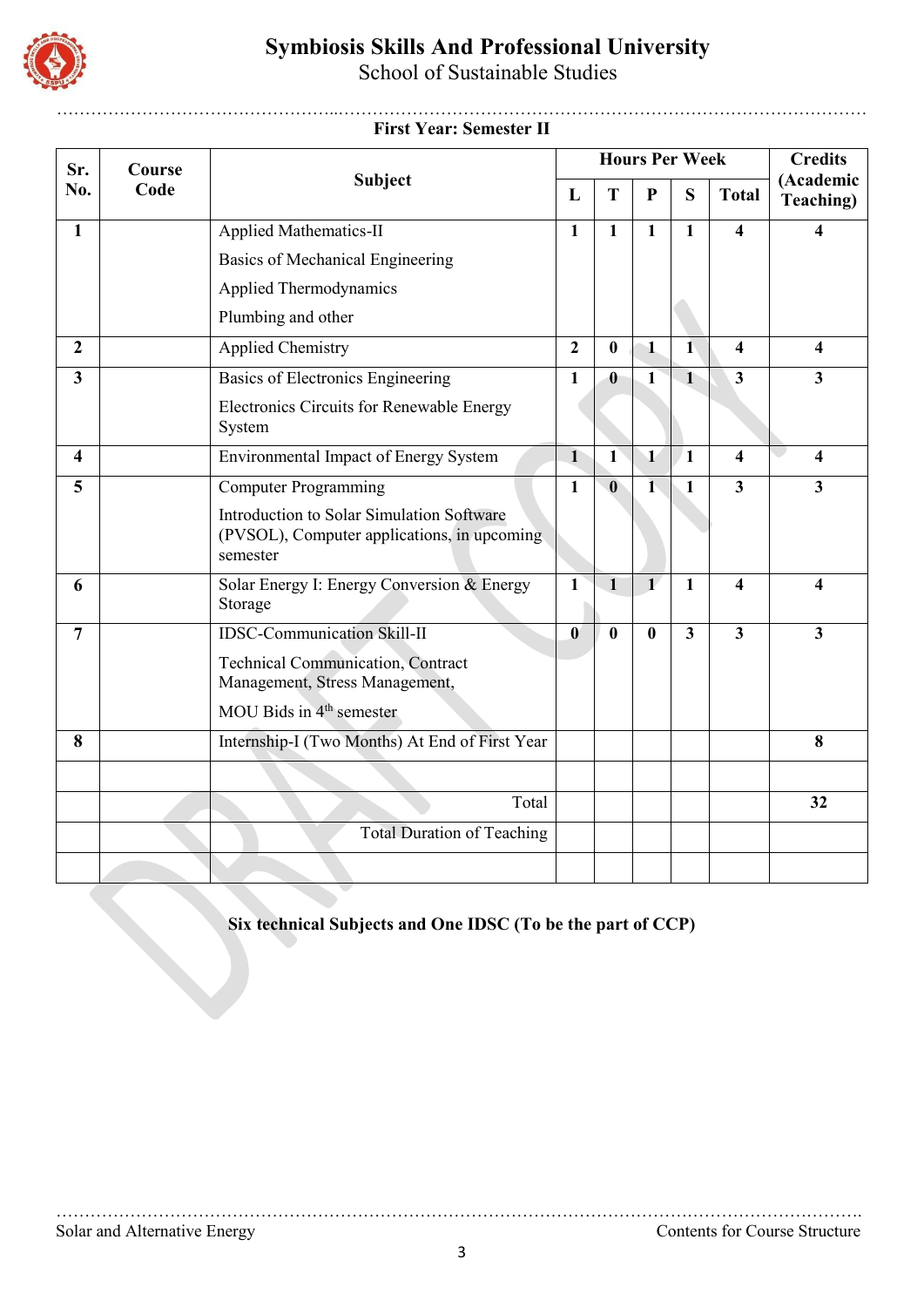

School of Sustainable Studies

…………………………………………..…………………………………………………………………………………

### **Second Year: Semester III**

| Sr.                     | Course | <b>Subject</b>                                      |              |                  |              | <b>Hours Per Week</b> |              | <b>Credits</b><br>(Academic<br><b>Teaching</b> ) |
|-------------------------|--------|-----------------------------------------------------|--------------|------------------|--------------|-----------------------|--------------|--------------------------------------------------|
| No.                     | Code   |                                                     | L            | T                | P            | S                     | <b>Total</b> |                                                  |
| 1                       |        | Renewable Energy System-II                          | $\mathbf{1}$ | $\mathbf{1}$     | 1            | $\mathbf{1}$          | 04           | 4                                                |
|                         |        | Every Semester Once Focussed Subject                |              |                  |              |                       |              |                                                  |
|                         |        | Solar/Wind/Biomass/Hydropower/Geothermal            |              |                  |              |                       |              |                                                  |
|                         |        | /Tidal/                                             |              |                  |              |                       |              |                                                  |
|                         |        | Wind                                                |              |                  |              |                       |              |                                                  |
| 2                       |        | Solar Energy II (Earlier Heat And Mass<br>Transfer) | $\mathbf{1}$ | 1                | $\mathbf 1$  | 1                     | 04           | 4                                                |
| $\overline{\mathbf{3}}$ |        | Material Science                                    | $\mathbf{1}$ | $\boldsymbol{0}$ | $\mathbf{1}$ | 1                     | 03           | 3                                                |
| $\overline{\mathbf{4}}$ |        | Measurement and Instrumentation                     | 1            | $\mathbf{1}$     | 1            | 1                     | 04           | 4                                                |
| 5                       |        | Energy Concepts in Green Building                   | $\mathbf{1}$ | $\bf{0}$         | $\mathbf{1}$ | $\mathbf{1}$          | 04           | 4                                                |
| 6                       |        | <b>Computer Applications</b>                        | 1            | $\bf{0}$         | $\mathbf{1}$ | 1                     | 03           | $\overline{\mathbf{3}}$                          |
| 7                       |        | <b>IDSC-Technical Communication</b>                 | $\mathbf{I}$ | 1                | $\mathbf{1}$ | 03                    | 03           | 3                                                |
|                         |        | Total                                               |              |                  |              |                       | 25           | 25                                               |
|                         |        | <b>Total Duration of Teaching</b>                   |              |                  |              |                       |              |                                                  |
|                         |        |                                                     |              |                  |              |                       |              |                                                  |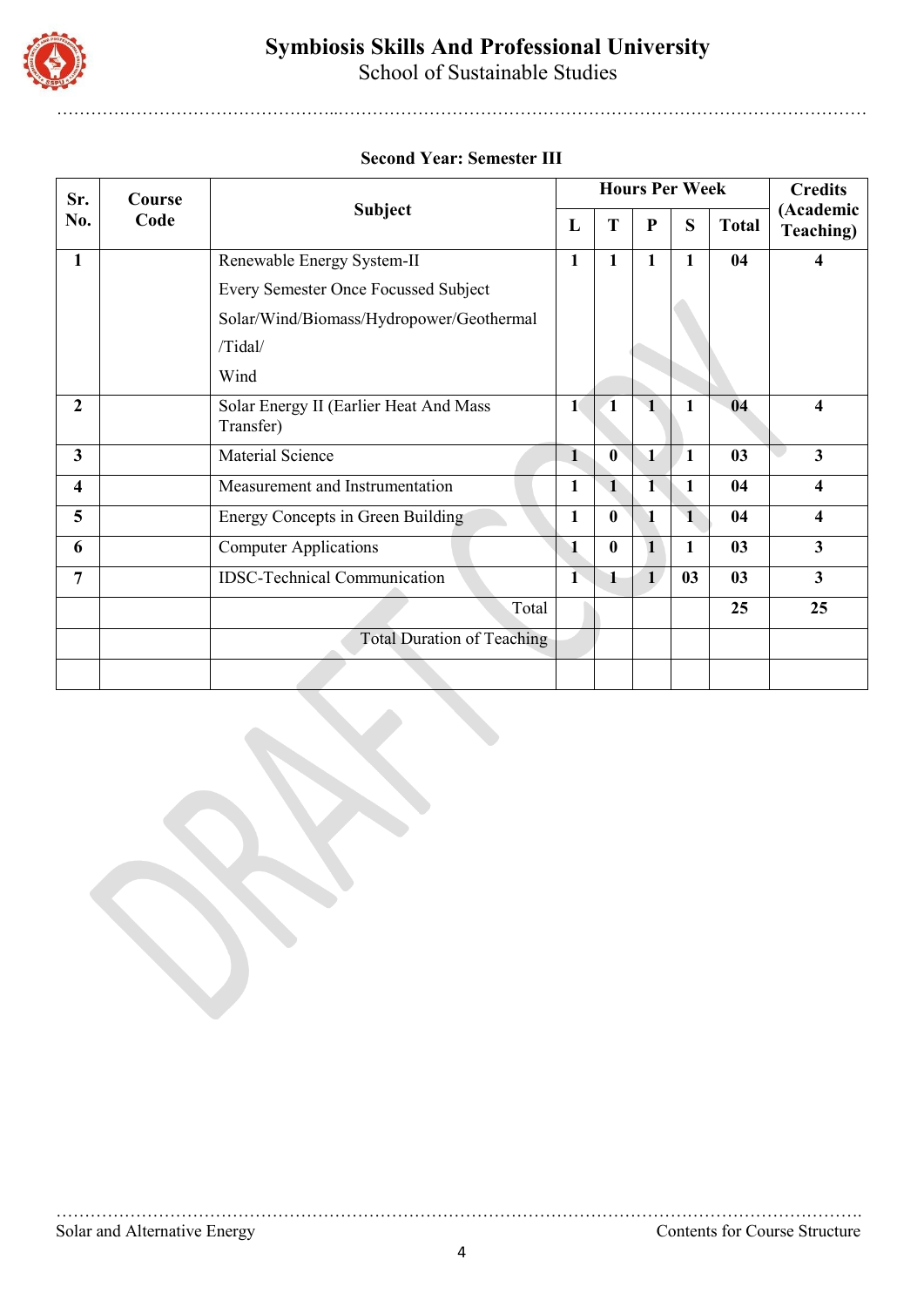

School of Sustainable Studies

#### …………………………………………..………………………………………………………………………………… **Second Year: Semester IV**

| Sr.                     | Course |                                                                |              |                  |              | <b>Hours Per Week</b> |                         | <b>Credits</b>          |
|-------------------------|--------|----------------------------------------------------------------|--------------|------------------|--------------|-----------------------|-------------------------|-------------------------|
| No.                     | Code   | <b>Subject</b>                                                 | L            | T                | ${\bf P}$    | S                     | <b>Total</b>            | (Academic<br>Teaching)  |
| 1                       |        | Renewable Energy System: Biomass                               | 1            | 1                | 1            | 1                     | $\overline{\mathbf{4}}$ | 4                       |
| $\overline{2}$          |        | Solar Energy-III Advance Solar Thermal &<br>Photovoltaic       | 1            | 1                | 1            | 1                     | 4                       | 4                       |
| 3                       |        | Hydrogen Energy & Fuel Cell<br>To be Included in Two Semesters | $\mathbf{1}$ | $\boldsymbol{0}$ | 1            | $\mathbf{1}$          | $\overline{\mathbf{3}}$ | $\overline{\mathbf{3}}$ |
| $\overline{\mathbf{4}}$ |        | Financial Management Of Renewable Energy-I                     | $\mathbf{1}$ | $\bf{0}$         | $\mathbf{1}$ | $\mathbf{1}$          | $\overline{\mathbf{3}}$ | $\overline{\mathbf{3}}$ |
| 5                       |        | <b>Computer Applications</b>                                   | $\mathbf{1}$ | $\bf{0}$         | $\mathbf 1$  | 1                     | $\overline{3}$          | 4                       |
| 6                       |        | Energy Scenario and Energy Policy<br>Solar Energy              | 1            | $\mathbf{1}$     | 1            | 1                     | $\overline{4}$          | 4                       |
| 7                       |        | General Aptitude-I                                             | 0            | $\mathbf{0}$     | $\bf{0}$     | 3                     | $\overline{\mathbf{3}}$ | $\overline{\mathbf{3}}$ |
| 8                       |        | Internship-II (Two Months) At End of Second<br>Year            |              |                  |              |                       |                         | 8                       |
|                         |        | Total                                                          |              |                  |              |                       | 25                      | 32                      |
|                         |        | <b>Total Duration of Teaching</b>                              |              |                  |              |                       |                         |                         |
|                         |        |                                                                |              |                  |              |                       |                         |                         |

# **Third Year: Semester V**

| Sr.                     | Course<br>Code | Subject                                              |                  | <b>Hours Per Week</b> |                  | <b>Credits</b> |                         |                         |
|-------------------------|----------------|------------------------------------------------------|------------------|-----------------------|------------------|----------------|-------------------------|-------------------------|
| No.                     |                |                                                      | L                | T                     | $\mathbf{P}$     | S              | <b>Total</b>            | (Academic<br>Teaching)  |
| 1                       |                | <b>Energy Audit and Management-I</b>                 | 1                | 1                     | 1                | 1              | 4                       | 4                       |
| $\overline{2}$          |                | Operation And Maintenance of Solar Utility           | 1                |                       | 1                | 1              | $\overline{\mathbf{3}}$ | $\mathbf{3}$            |
| $\overline{\mathbf{3}}$ |                | Renewable Energy: Wind Energy Conversion<br>System   | 1                | 1                     | 1                | $\mathbf{1}$   | $\overline{\mathbf{4}}$ | 4                       |
| 4                       |                | Shared Energy Infrastructure-I                       | $\overline{2}$   | $\bf{0}$              | 1                | 1              | $\overline{\mathbf{4}}$ | $\overline{\mathbf{4}}$ |
| 5                       |                | Solar Energy IV Resource Assessment                  | 1                | $\bf{0}$              | 1                | $\mathbf{1}$   | $\overline{\mathbf{3}}$ | 3                       |
| 6                       |                | Financial Management of Renewable Energy<br>Projects | 1                | $\mathbf{1}$          | 1                | 1              | $\overline{\mathbf{4}}$ | 4                       |
| 7                       |                | <b>IDSC-General Aptitude-II</b>                      | $\boldsymbol{0}$ | $\bf{0}$              | $\boldsymbol{0}$ | 3              | $\overline{\mathbf{3}}$ | 3                       |
|                         |                | Foreign Languages                                    |                  |                       |                  |                |                         |                         |
|                         |                | Total                                                |                  |                       |                  |                | 25                      | 25                      |
|                         |                | Total Duration of Teaching                           |                  |                       |                  |                |                         |                         |
|                         |                |                                                      |                  |                       |                  |                |                         |                         |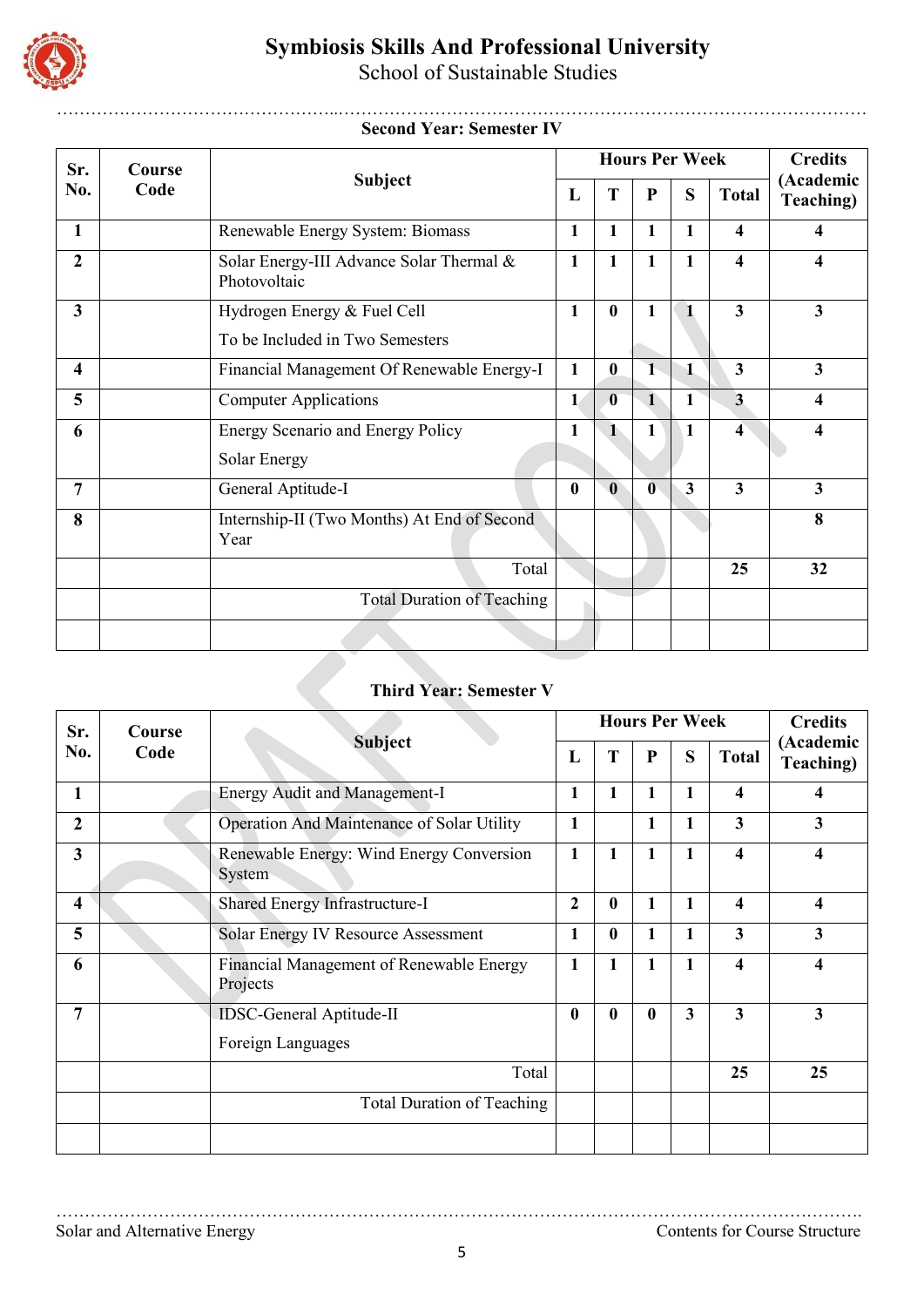

School of Sustainable Studies

…………………………………………..…………………………………………………………………………………

### **Third Year: Semester VI**

| Sr.                     | Course | <b>Hours Per Week</b>                            |                      |              |              |              |                         | <b>Credits</b>                 |
|-------------------------|--------|--------------------------------------------------|----------------------|--------------|--------------|--------------|-------------------------|--------------------------------|
| No.                     | Code   | <b>Subject</b>                                   | L                    | T            | $\mathbf{P}$ | S            | <b>Total</b>            | (Academic<br><b>Teaching</b> ) |
| $\mathbf{1}$            |        | Energy Audit and Management-II                   | $\boldsymbol{2}$     | $\bf{0}$     | $\mathbf{1}$ | $\mathbf{1}$ | 4                       | $\overline{\mathbf{4}}$        |
|                         |        | BEE, Syllabus of BEE, Energy Auditor             |                      |              |              |              |                         |                                |
| $\overline{2}$          |        | Solar Energy: Roof Top Solar PV System<br>Design | $\mathbf{1}$         | $\mathbf{1}$ | $\mathbf{1}$ | $\mathbf{1}$ | 4                       | 4                              |
|                         |        | More Weightage to the subjects                   |                      |              |              |              |                         |                                |
|                         |        | Higher Credits for subject                       |                      |              |              |              |                         |                                |
|                         |        | Solar PV Design and Simulation                   |                      |              |              |              |                         |                                |
| 3                       |        | Innovations And Research In Renewable<br>Energy  | $\mathbf{1}$         | $\mathbf{0}$ | $\mathbf{1}$ | $\sqrt{1}$   | $\overline{\mathbf{3}}$ | 3                              |
|                         |        | Introduction to Research Methodology             |                      |              |              |              |                         |                                |
| $\overline{\mathbf{4}}$ |        | Shared Energy Infrastructure-II                  | $\boldsymbol{2}$     | $\bf{0}$     | $\mathbf{1}$ | $\mathbf{1}$ | $\boldsymbol{4}$        | $\overline{\mathbf{4}}$        |
| 5                       |        | Digitization in Renewable Energy                 | $\blacktriangleleft$ | $\bf{0}$     | $\mathbf{1}$ | $\mathbf{1}$ | $\overline{\mathbf{3}}$ | 3                              |
| 6                       |        | Electives: To Be Identified                      | $\overline{2}$       | $\bf{0}$     | $\mathbf 1$  | $\mathbf{1}$ | $\overline{\mathbf{4}}$ | $\overline{\mathbf{4}}$        |
| 7                       |        | IDSC-Entrepreneurship                            | $\bf{0}$             | $\bf{0}$     | $\bf{0}$     | $\mathbf{3}$ | $\overline{\mathbf{3}}$ | $\overline{\mathbf{3}}$        |
| 8                       |        | Internship-III (Two Month)                       |                      |              |              |              |                         | 8                              |
|                         |        | Total                                            |                      |              |              |              | 25                      | 32                             |
|                         |        | <b>Total Duration of Teaching</b>                |                      |              |              |              |                         |                                |
|                         |        |                                                  |                      |              |              |              |                         |                                |

### **Fourth Year: Semester VII**

| Sr.            | <b>Course</b> | <b>Subject</b>                                                            |                  | <b>Hours Per Week</b> | <b>Credits</b>   |   |              |                        |
|----------------|---------------|---------------------------------------------------------------------------|------------------|-----------------------|------------------|---|--------------|------------------------|
| No.            | Code          |                                                                           | L                | T                     | ${\bf P}$        | S | <b>Total</b> | (Academic<br>Teaching) |
| 1              |               | Project Management                                                        | 1                | $\boldsymbol{0}$      | 1                | 1 | 3            | $\mathbf{3}$           |
| $\overline{2}$ |               | Project                                                                   |                  |                       |                  |   |              | 13                     |
| 3              |               | Elective: Artificial Intelligence in Energy<br>Management                 |                  | $\bf{0}$              | 1                | 1 | 3            | $\mathbf{3}$           |
|                |               | Elective: PV Technology: Entrepreneurship &<br><b>Business Management</b> | 1                | $\boldsymbol{0}$      | 1                | 1 | 4            | $\mathbf{3}$           |
| 4              |               | <b>IDSC-Employability Skill</b>                                           | $\boldsymbol{0}$ | $\bf{0}$              | $\boldsymbol{0}$ | 3 | 3            | $\mathbf{3}$           |
|                |               | Total                                                                     |                  |                       |                  |   |              | 25                     |
|                |               | <b>Total Duration of Teaching</b>                                         |                  |                       |                  |   |              |                        |
|                |               |                                                                           |                  |                       |                  |   |              |                        |